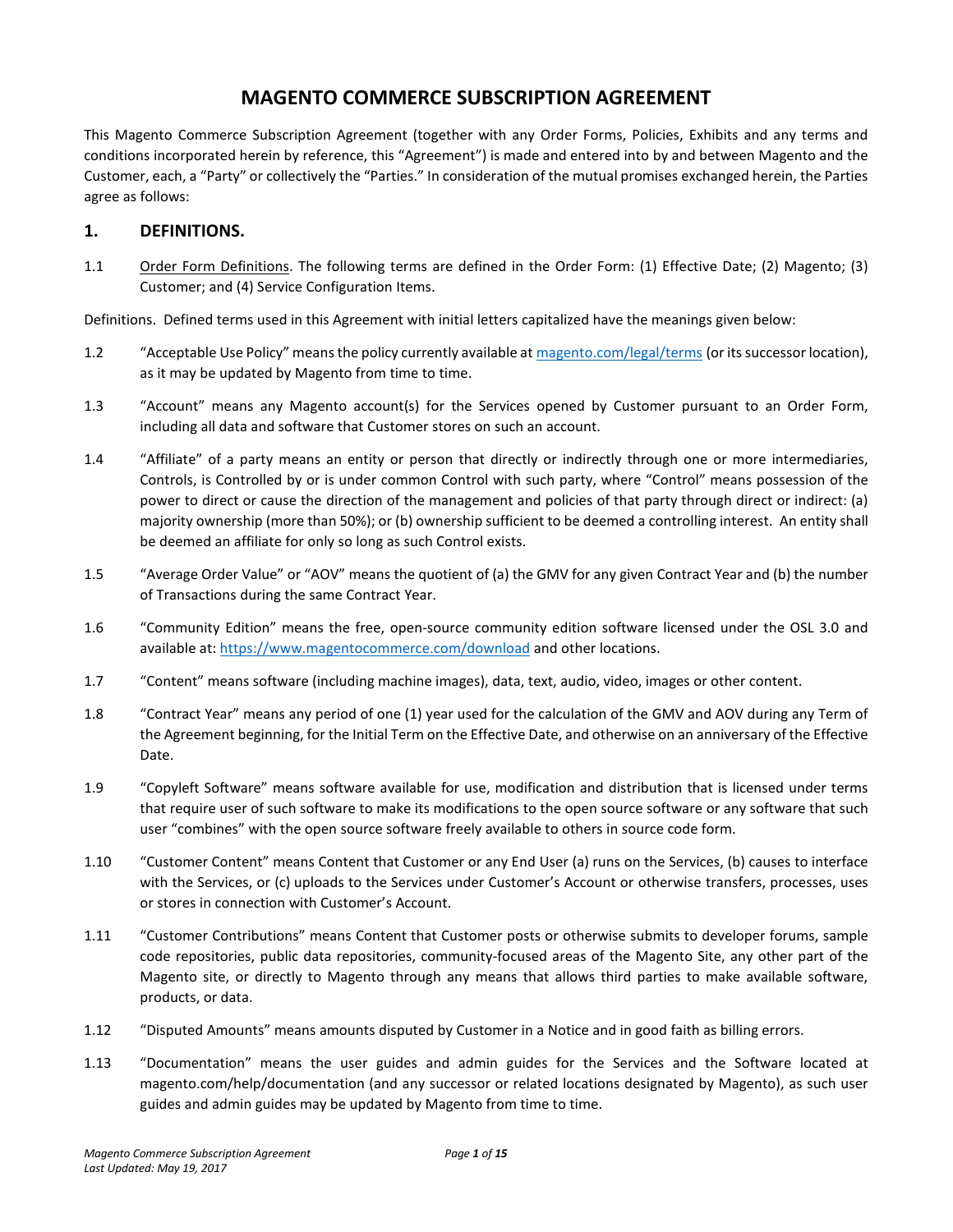- 1.14 "End User" means any individual or entity that directly or indirectly through another user: (a) accesses or uses Customer Content; (b) visitors to the Sites; or (c) otherwise accesses or uses the Services under an Account.
- 1.15 "Gross Merchandise Value" or "GMV" means the total value of all Transactions processed through a Site during any given Contract Year, excluding (a) any shipping, handling and customs costs charged to End User, (b) any taxes Customer collects from End Users as part of any Transaction, and (c) any financing charges and interest for installments charged to the End Users.
- 1.16 "Hosting Services" means certain cloud infrastructure services that Magento and Customer use to host Content.
- 1.17 "Indirect Taxes" means applicable taxes and duties, including, without limitation, VAT, GST, excise taxes, sales and transactions taxes, and gross tax receipts.
- 1.18 "Intellectual Property Rights" means (a) all rights under all copyright laws of the United States and all other countries for the full terms thereof (or all rights accruing by virtue of copyright treaties and conventions), including, but not limited to, all renewals, extensions, reversions or restorations of copyrights now or hereafter provided by law and all rights to make applications for and obtain copyright registrations; (b) all rights to and under inventions, discoveries, designs, technology and art and all other patentable and non-patentable subject matter and all applications for and the right to make applications for patents in the United States and all other countries, all patents that issue therefrom and all reissues, extensions, renewals, divisions and continuations (including continuations-inpart) thereof, for the full term; (c) all information protected by trade secret law; and (d) all intellectual property rights other than trademarks, service marks, trade dress and domain names under the laws of any jurisdiction.
- 1.19 "Location" means the production region where the Customer Content will be hosted, as identified in the Order Form.
- 1.20 "Losses" means any claims, damages, losses, liabilities, costs and expenses (including reasonable attorneys' fees).
- 1.21 "Magento Content" means the Content of the Software or any other Content owned by Magento that is made available to Customer through use of the Services in accordance with the terms of this Agreement and used by the Customer according to the Documentation, including application programming interfaces; software libraries; command line tools; templates, and other related technology that is owned by Magento. Content does not include the Services or Third-Party Content.
- 1.22 "Magento Contributor Agreement" means the contributor agreement located at <https://magento.com/legaldocuments/mca> (and any successor or related locations designated by Magento), as may be updated by Magento from time to time.
- 1.23 "Magento Marks" means any trademarks, service marks, service or trade names, logos, and other designations of Magento and its Affiliates that Magento may make available to Customer in connection with this Agreement.
- 1.24 "Magento Site" means magento.com (and any successor or related locations designated by Magento), as may be updated by Magento from time to time.
- 1.25 "Magento Network" means Magento's data center facilities, servers, networking equipment, and host software systems (e.g., virtual firewalls) that are within Magento's control and are used to provide the Services.
- 1.26 "Modifications" shall mean any modification, supplement, enhancement, addition or derivative work based on or related to the Software or any other Content used with the Services that are developed by Customer or its Affiliates (or any third party on behalf of any of the foregoing), including without limitation, any software related to the configuration, integration, implementation, or localizations of the Services. For clarity, any Content loaded to the Service other than the Software will be considered Modifications.
- 1.27 "Notice" means any notice provided in accordance with Section 13.9.
- 1.28 "Order Form" is the order form to this agreement that set forth the applicable fees, Effective Date and other terms and conditions applicable to Customer's use of the Services.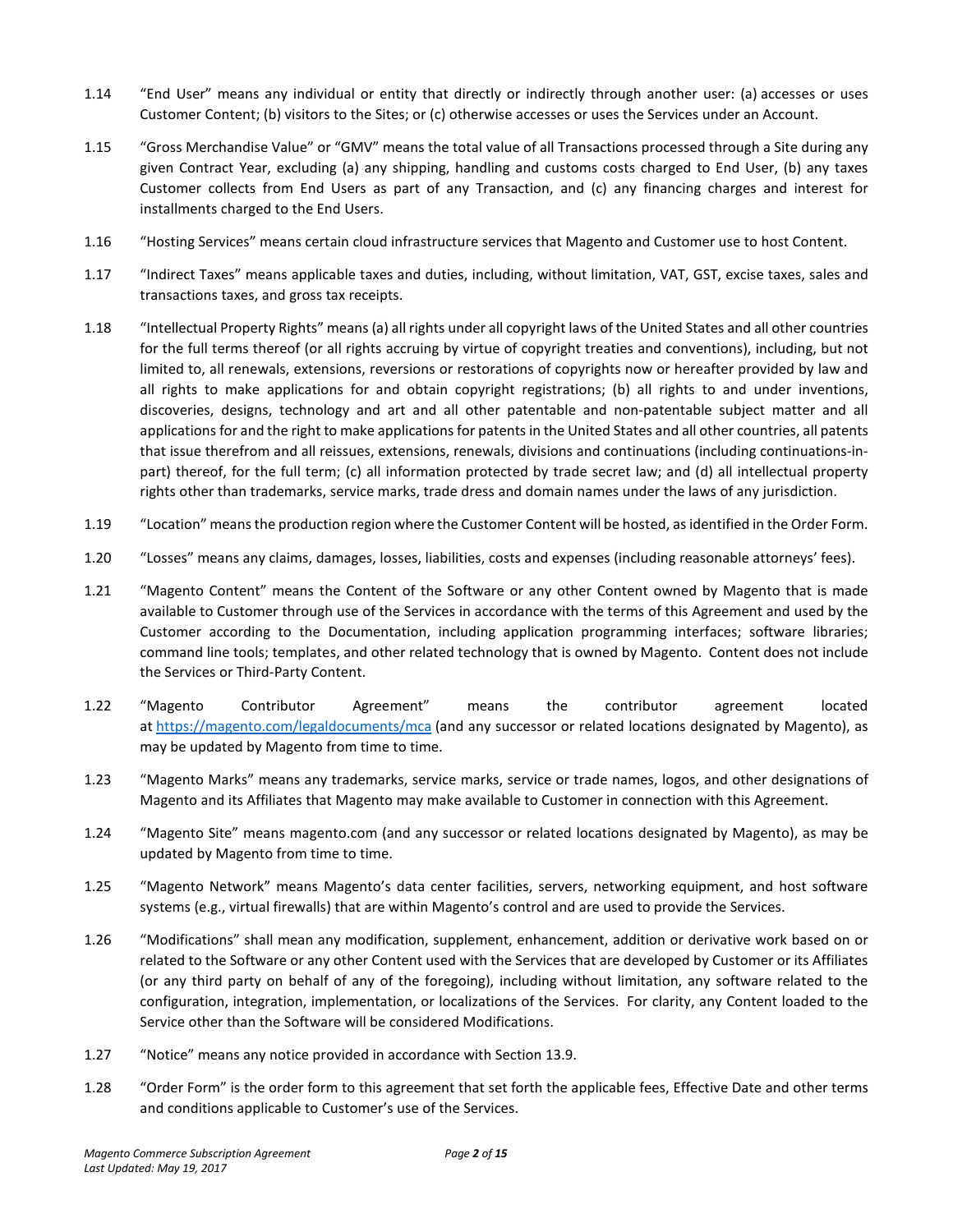- 1.29 "Policies" means the Acceptable Use Policy, Privacy Policy, the Terms of Use, the Service Terms, the Trademark Policy, all restrictions described in the Magento Content and on the Magento Site, and any other policy or terms referenced in or incorporated into this Agreement, but does not include whitepapers or other marketing materials referenced on the Magento Site.
- 1.30 "Privacy Policy" means the privacy policy currently referenced at magento.com/legal/terms (and any successor or related locations designated by Magento), as may be updated by Magento from time to time.
- 1.31 "Production Instance" means an instance of the Software that is used to generate Online Revenue or is exposed to the public Internet for use by End Users.
- 1.32 "Service Level Agreement" means all service level agreements that Magento offers with respect to the services, currently referenced at magento.com/legal/terms (and any successor or related locations designated by Magento), as may be updated by Magento from time to time.
- 1.33 "Software" means the Magento 2 Commerce software described at [https://magento.com/products/magento](https://magento.com/products/magento-commerce)[commerce](https://magento.com/products/magento-commerce) that is developed and owned by Magento, and provided to Customer in source code format subject to the terms of this Agreement.
- 1.34 "Terms of Service" means the rights and restrictions located at magento.com/legal/terms (and any successor or related locations designated by Magento), as may be updated by Magento from time to time.
- 1.35 "Site" means any website, other related mobile websites, services, tools and other applications owned and operated by Customer using the Service, subject to the limit on authorized Unique Domains as set forth in an applicable Order Form.
- 1.36 "Services" means the provision of Magento Content through the Hosting Services as a software-as-a-service, as ordered by the Customer on the Order Form. Services do not include the Third-Party Content or Customer Content.
- 1.37 "Suggestions" means all suggested improvements to the Services or the Software that Customer provides to Magento.
- 1.38 "Term" means any Initial Term or Renewal Term under the Agreement.
- 1.39 "Termination Date" means the Effective Date of termination or expiration provided, in the case of a termination, in accordance with Section 7.1 in a Notice from the terminating Party to the other.
- 1.40 "Terms of Use" means the terms of use located at magento.com/legal/terms (and any successor or related locations designated by Magento), as may be updated by Magento from time to time.
- 1.41 "Third-Party Application" means any custom modules, extensions, themes or add-ons developed by the Customer or any others, and extensions developed and offered by third parties whether obtained through the Magento Marketplace or other distribution sources.
- 1.42 "Third-Party Content" means Content of a third party made available on the Magento Marketplace or on developer forums, sample code repositories, public data repositories, community-focused areas of the Magento Site, any other part of the Magento site that allows third parties to make available software, products, or data, or any other thirdparty materials or content that is not the Customer Content or Magento Content.
- 1.43 "Third-Party Services" means any third-party products and/or services that are combined and/or provided with the Services or Software under the Agreement. Magento has the right to change providers or vendors of Third-Party Services without giving notice to Customer or requiring Customer's consent.
- 1.44 "Third-Party Web Service" means (i) any and all web services made available by third parties (other than Magento, and/or any of its affiliated companies) that are accessible through or enabled by the Cloud Service, and (ii) any and all application programming interfaces, web service definition files, and other materials made available by or on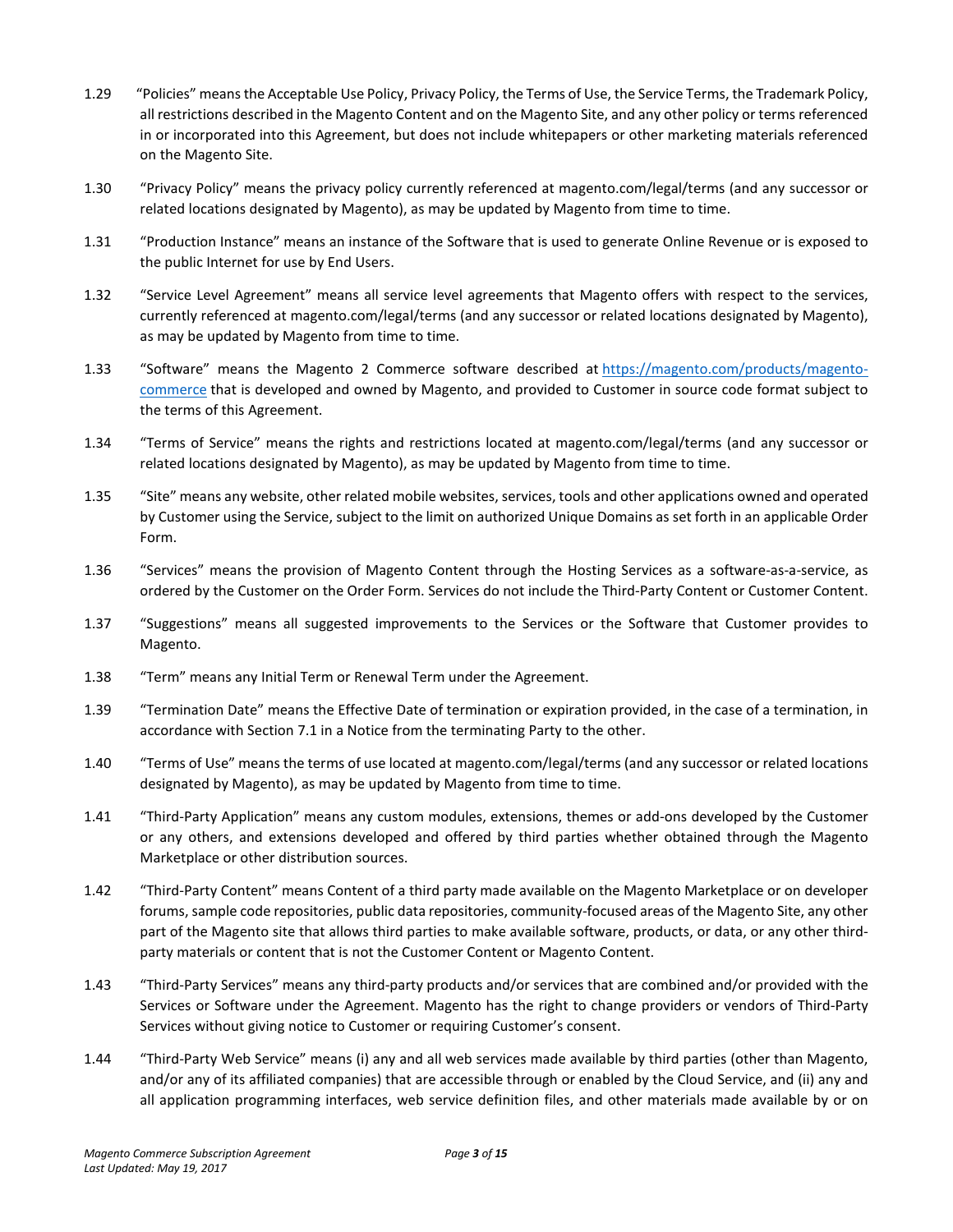behalf of such third party web service providers to facilitate the access to and use of such web services. Any Third-Party Web Services are not part of the Cloud Service.

- 1.45 "Trademark Policy" means the guidelines and trademark license located at magento.com/legal/terms (and any successor or related locations designated by Magento), as may be updated by Magento from time to time.
- 1.46 "Transaction" means any order placed by an End User through the Services by whatever means that is accepted and/or processed, (i) even if such order is later subject to a refund, return, chargeback or any other reversal, voluntary or involuntary and (ii) regardless of whether the End User makes or the Customer receives any payment for such order.
- 1.47 "Unique Domain" shall mean any unique combination of (a) a top-level domain (TLD), (b) a second level domain (SLD), and (c) country or geographic region identifiers supported through sub-domains, country code top-level domains (ccTLD's) or subfolders. By way of example, in the domain name "uk.magento.co.uk/uk", "uk." Is the sub domain, "magento" is the second-level domain (SLD), ".co.uk" is the top-level domain (TLD) and "/uk" is the subfolder. For clarity, only subdomains and subfolders used to identify countries or geographic regions shall be considered part of a unique domain.

### **2. USE OF THE SERVICES.**

- 2.1 Services. Customer may use the Services in accordance with this Agreement. Any Customer Affiliate may use the Services under its own Magento Enterprise Account(s) under the terms of this Agreement by executing an addendum to this Agreement with Magento, as mutually agreed by Magento and the Customer Affiliate.
- 2.2 Third-Party Content. Third-Party Content may be used by Customer at Customer's election. Third-Party Content may be governed by separate terms and conditions, which may include other fees and charges. Customer hereby agrees to comply with any terms and conditions governing the use of Third-Party Content. The Services may only be used with Third-Party Content that is directly dependent or used with the Software, including any custom modules, themes, or extensions. Any Third-Party Content that is not dependent or used with the Software may not be used with the Services without Magento's prior written consent, and may result in Customer's obligation to pay additional fees.

### **3. CHANGES.**

- 3.1 To Third-Party Services. Magento may change or discontinue any of the Third-Party Services or change or remove functionality of any or all of the Third-Party Services from time to time by providing at least twelve (12) months prior Notice to Customer if Magento decides to discontinue a Third-Party Service or functionality of a Third-Party Service that it makes generally available to its customers. However, Magento will not be obligated to provide such Notice if the discontinuation is necessary to address an emergency or threat to the security or integrity of Magento, respond to claims, litigation, or loss of license rights related to third-party Intellectual Property Rights, if the provider or vendor of the respective Third-Party Service stops offering or providing such Third-Party Services to Magento, or comply with the law or requests of a government entity. Any change or discontinuation of any Third-Party Services shall not have any material adverse effect on the Services provided to Customer under this Agreement.
- 3.2 To Third-Party Content. Magento does not control the provision of the Third-Party Content and Customer acknowledges that the availability of any given Third-Party Content is subject to the terms and conditions of the provider of such Third-Party Content.
- 3.3 Privacy. Customer may specify the Locations in which Customer Content will be stored. Customer consents to the storage of Customer Content in, and transfer of Customer Content into, the Locations Customer selects. Magento will not (a) disclose Customer Content to any government or third party, or (b) move Customer Content from the Locations selected by Customer, or (c) access or use Customer Content; except as necessary to maintain the Services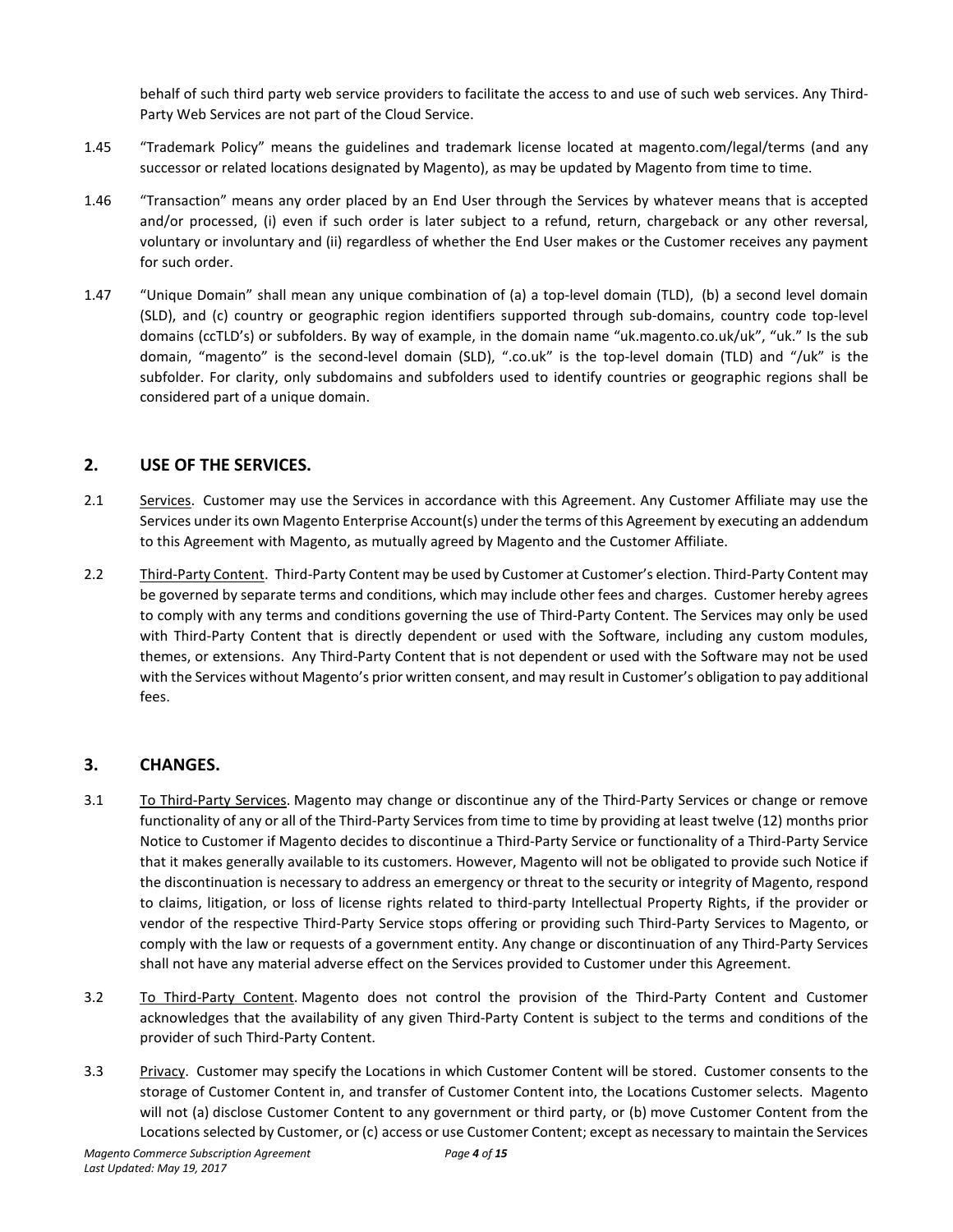or to provide the Services to Customer and any End Users, or as necessary to comply with the law or an order of a governmental or regulatory body, or in accordance with, or as expressly set forth in, the Policies and this Agreement.

### **4. Customer Responsibilities.**

- 4.1 Accounts. Customer is responsible for all activities that occur under its Account, regardless of whether the activities are authorized by Customer or are undertaken by Customer, its employees or a third party (including without limitation contractors, agents and End Users), and (b) Magento and its Affiliates are not responsible for unauthorized access to the Customer's Account.
- 4.2 Content. Customer will ensure that Customer Content, Customer Contributions or Customer/End Users' use of Customer Content, Customer Contributions or the Services will not violate any of the Policies or any applicable law. Customer is solely responsible for the development, content, operation, maintenance, and use of Customer Content and Customer Contributions. For example, Customer is solely responsible for: (a) the technical operation and security of Customer Content; (b) any claims relating to Customer Content or Customer Contributions; and (c) properly handling and processing notices that are sent to Customer (or any Customer Affiliate) regarding Customer Content or Customer Contributions, such as by any person claiming that Customer Content or Customer Contributions violate such person's rights, including notices pursuant to the Digital Millennium Copyright Act.
- 4.3 Security. Magento will implement commercially reasonable and appropriate measures in its delivery of the Services (as determined by Magento) designed to help Customer secure Customer Content against accidental or unlawful loss, access or disclosure. Unless otherwise specified by Magento, Customer is responsible for (a) properly configuring and using the Services in a manner that will provide appropriate security and protection of its Account (b) providing appropriate security, protection, and backup of Customer Content, which may include use of encryption technology to protect Customer Content from unauthorized access, and routine archiving of Customer Content; and (c) applying necessary security patches to the software as and when supplied by Magento.
- 4.4 Credentials. Account log-in credentials and private keys generated by the Services are for Customer's internal use only and Customer may not sell, transfer or sublicense them to any other entity or person, except that Customer may disclose its private key to its agents and subcontractors (including any of its Affiliates who are acting as an agent or subcontractor of Customer) performing work on behalf of Customer.
- 4.5 End Users. Customer is responsible for End Users' use of Customer Content and the Services. Customer will ensure that all End Users comply with Customer's obligations under this Agreement and that the terms of its agreement with each End User are not inconsistent with this Agreement. If Customer becomes aware of any violation of its obligations under this Agreement by an End User, Customer will immediately suspend access to Customer Content and the Services by such End User, person or entity. Magento does not provide any support or services to End Users unless Magento has a separate agreement with Customer or an End User obligating Magento to provide support or services. Customer is responsible for providing customer service (if any) to End Users.
- 4.6 Third-Party Applications, Third-Party Web Services, and Modifications. Customer is solely responsible for the installation and deployment of any Third-Party Applications, Third-Party Web Services, Modification, custom modules, themes, integrations or other add-ons (collectively, "Customization"). This includes any negative affect on the Cloud Service arising from the use or inability to use any Customization. Customer acknowledges that Customizations may affect the performance the Site(s), and may result in Downtime. It is the responsibility of the Customer and the Customer's System Integrator to address any performance, Availability, or functional issues caused by Customization. Customer acknowledges that performance issues with Customization may affect the performance of the Site(s) and may require increased server capacity or Surge Capacity resulting in increased fees.
- 4.7 Upgrades and Patches. Magento may provide Upgrades and Patches to the Software as part of this agreement. It is the Customer's sole responsibility to apply Upgrades and Patches. Customer acknowledges that application of Upgrades and Patches may be important to ensure the performance and the security of the Site(s).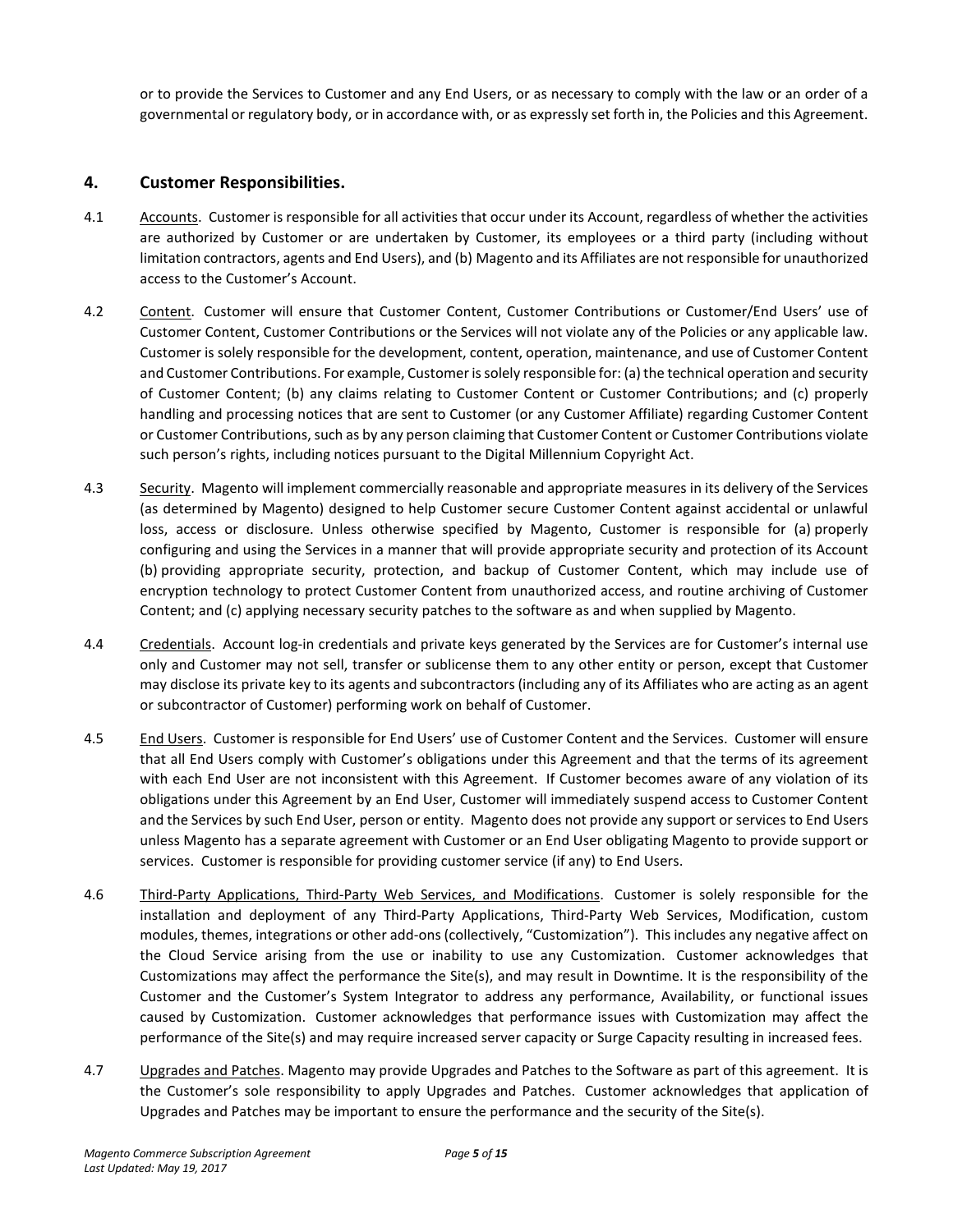# **5. FEES AND PAYMENT.**

- 5.1 Subscription Fees. Customer shall pay the subscription fees specified on the first page of the Order Form ("Subscription Fees"). The Subscription Fee specified in the Order Form is based on certain service configuration items (the "Service Configuration Items") listed in the Order form. Changes to the Service Configuration Items requested by Customer may result in changes to the Subscription Fees as set forth in the Order Form, subsections (a)-(c) of this Section and Section 5.2. In addition, the Subscription Fee may be subject to adjustments as set forth in the Order Form and the Agreement.
	- (a) Gross Merchandise Value, Average Order Value, and Subscription Fee adjustments. Customer acknowledges and agrees that the Subscription Fees specified in the Order Form are based on the GMV Threshold and AOV Threshold provided by Customer prior or on the Effective Date and that the Subscription Fees may be subject to adjustments into higher Subscription Fee tiers if the actual GMV is higher than the GMV Threshold for any Contract Year during the Term. If the Customer's actual GMV for any given Contract Year is higher than the GMV Threshold as specified on the Order Form, the Subscription Fees will be adjusted to the respective higher applicable Subscription Fee tier by increasing the Subscription Fee by the percentage set forth in the applicable row and line of the Subscription Fee Adjustment Table in the Order Form for the full then-current Contract Year (for the avoidance of doubt, the then-current Contract Year is the Contract Year immediately following the Contract Year during which the GMV was higher than the GMV Threshold as specified on the Order Form.) No downward adjustments to lower Subscription Fee tiers will be made under the Agreement, independent of the actual GMV. Customer acknowledges and agrees that (a) Magento has the right to access the relevant data stored on the Services and Account to assess and calculate GMV and AOV based on Customer's use of the Services across all Sites and (b) Customer shall not interfere in any way with Magento's right, access, and/or assessment and calculation of such data. In addition, Magento has the right to increase the Subscription Fees by no more than five percent (5%) once during each Contract Year, beginning with the first anniversary of the Effective Date. Each such adjustment, if any, is effective for the full duration of the Contract Year for which such adjustment was executed and the adjusted Subscription Fee becomes the Subscription Fee under the Agreement.
	- (b) Location and Unique Domains. The Contract Fees are based on the production Location where the Customer Content will be hosted, as specified on the first page of the Order Form. Customer shall not use the Services with more than the Unique Domains specified on the Order Form.
	- (c) Baseline Server Configuration. The performance of the Services is dependent on whether Customer has purchased sufficient computer processing resources. Consistent with Magento's agreement with the Hosting Service, these resources are measured in units of virtual central processing units (each a, "Virtual CPU"). Customer has made an estimate of the amount of Virtual CPUs it will need to be available for use by the Customer's Account, as specified on the Order Form (the "Baseline Server Configuration"). Notwithstanding anything to the contrary, Customer agrees and acknowledges that Magento shall have no liability for any degradation in the functionality of the Services that is attributable to an insufficient Baseline Server Configuration or Surge Capacity.
- 5.2 Overage Fees. Customer shall pay additional fees as set forth on the Order Form and in this Section 5.2 (the "Overage Fees") in the event that its use of the Services exceeds any of the metrics specified in the Order Form and further described in subsections (a) and (b) of this Section.
	- (a) Compute Capacity. Subject to the availability of processing resources provided by the Hosting Service, at the Customer's request or when Magento determines there are insufficient processing resources to support the demands of the Customer's Sites at Magento's sole discretion (each a "Surge Event"), Magento may increase the amount of Virtual CPUs dedicated to the Production Instance of the Customer's Account ("Surge Capacity"). The occurrence of each Surge Event may result in the Customer's Account operating at the increased Surge Capacity for a minimum of five (5) days. Even a momentary Surge Event may result in the usage of the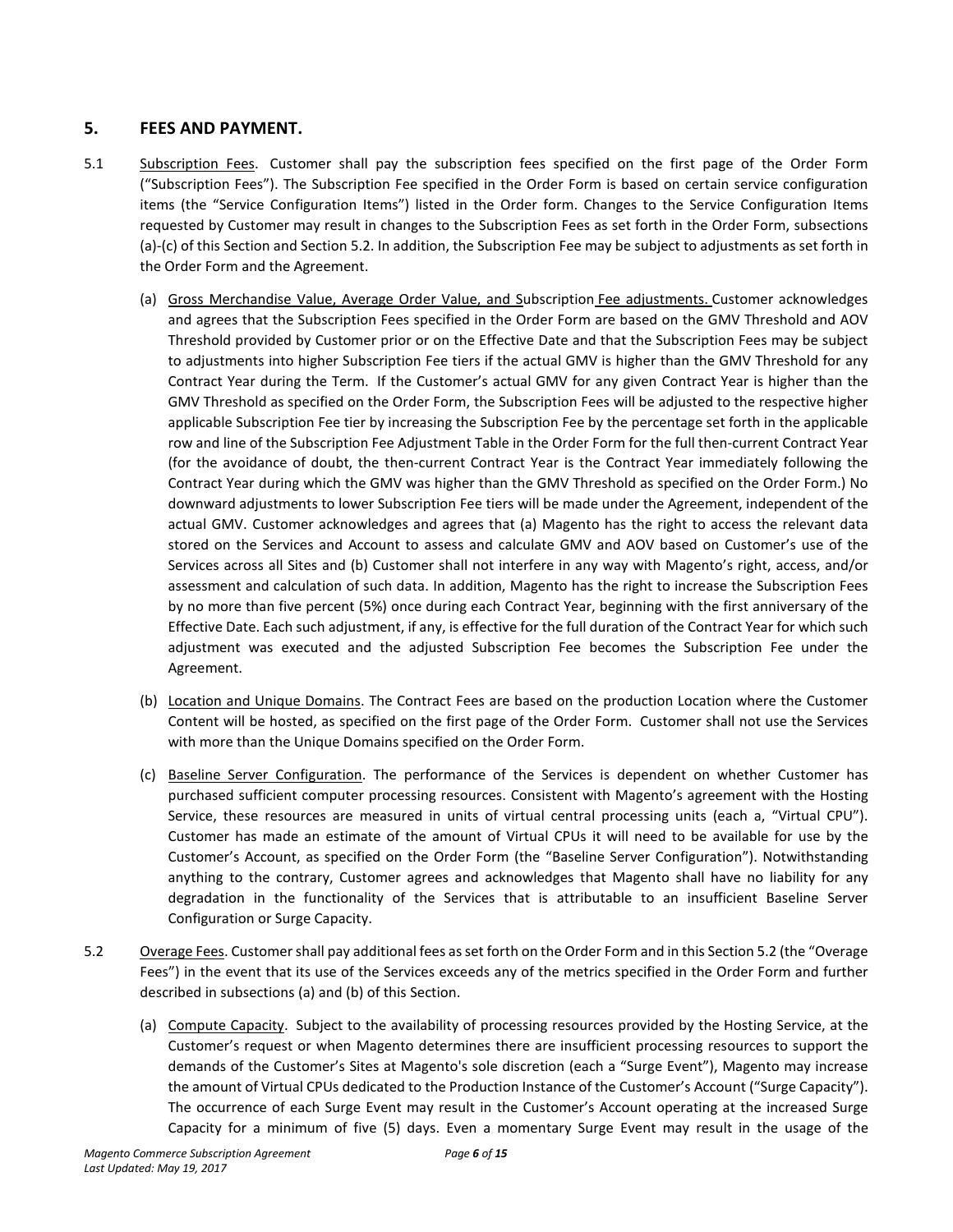Customer's Surge Capacity. The Surge Capacity will be calculated as the number of Virtual CPUs in the server configuration(s) used during the Surge Event multiplied by the number days that such Surge Events lasts ("CPU Days"). A higher amount of Virtual CPUs used during any given Surge Event will consume a greater amount of the Customer's Surge Capacity. If Customer exceeds the amount of Surge Capacity defined in the Order Form during any given twelve month period, Customer's agrees to pay additional overage fees as set forth on the Order Form. The Customer's Surge Capacity will reset at the beginning of each anniversary of the Effective Date.

- (b) CDN Usage. Subject to the availability of processing resources provided by the Hosting Service, Customer may be entitled to a certain amount of bandwidth (measured in Gbytes delivered from CDN caches) for content delivery and streaming delivery ("CDN Usage") specified in the Order Form. Customer agrees that other fees and charges will apply to additional CDN Usage.
- 5.3 Changes to Specifications. Customer may change its Locations, increase or decrease its Unique Domains, Baseline Server Configuration, Storage Capacity or other specifications with thirty (30) days written Notice, subject to mutual agreement by the Parties and the payment of any applicable additional fees. Any change to the Surge Capacity or CDN Usage thresholds (i) will not change any Overage Fees that have already been incurred, or (ii) otherwise apply retroactively or prior to any mutually agreed upon effective date for such changes.
- 5.4 On-Boarding Fees. Customer shall pay Magento a one-time on-boarding fee in the amount set forth on the Order Form ("On-Boarding Fees").
- 5.5 Payment Terms. All fees payable by Customer to Magento are non-refundable and non-cancellable. The accounting period specified on the Order Form (the "Accounting Period") shall apply to payment of the Subscription Fees. Magento will invoice Customer at the end of each Accounting Period in advance for use of the Services during the then-following Accounting Period. Fees associated with overages, Location changes, new Services, changes requested by Customer or other fees shall be invoiced and payable on a monthly basis. Except for any Disputed Amounts, Customer will pay Magento all invoiced amounts within thirty (30) days of the date of the invoice. All amounts payable by Customer under this Agreement will be paid to Magento without setoff or counterclaim and without deduction or withholding, provided that Disputed Amounts will be handled as set forth below. Magento may elect to charge Customer interest at the rate of one point five percent (1.5%) per month (or the highest rate permitted by law, if less) on all late payments.
- 5.6 Disputed Amounts. For any Disputed Amounts, Customer will provide Notice to Magento, including the basis for the dispute (including any supporting documentation), and the parties will meet within thirty (30) days of the date of the Notice to resolve the dispute. If the parties fail to resolve the dispute within such thirty (30) day period, Magento may, at its option, (a) suspend Customer's or any End User's right to access or use any portion or all of the Services immediately upon Notice to Customer, and (b) terminate this Agreement pursuant to Section 7.2(b).
- 5.7 Taxes. Each party will be responsible, as required under applicable law, for identifying and paying all taxes and other governmental fees and charges (and any penalties, interest, and other additions thereto) that are imposed on that party upon or with respect to the transactions and payments under this Agreement. All fees payable by Customer are exclusive of Indirect Taxes. Magento may charge and Customer will pay applicable Indirect Taxes that Magento is legally obligated or allowed to collect from Customer. Customer will provide such information to Magento as reasonably required to determine whether Magento is obligated to collect Indirect Taxes from Customer. Magento will not collect, and Customer will not pay, any Indirect Tax for which Customer furnishes Magento a properly completed exemption certificate or a direct payment permit certificate for which Magento may claim an available exemption from such Indirect Tax. All payments made by Customer to Magento under this Agreement will be made free and clear of any withholding or deduction for taxes. If any such taxes (for example, international withholding taxes) are required to be withheld on any payment, Customer will pay such additional amounts as are necessary so that the net amount received by Magento is equal to the amount then due and payable under this Agreement.
- 5.8 Audit Rights. Magento reserves the right to, no more than once per Contract Year and for a period of up to two (2) years after each Contract Year, audit Customer's use of the Magento Services and Software at Magento's own expense during normal business hours for the purpose of verifying any payments due under this Agreement and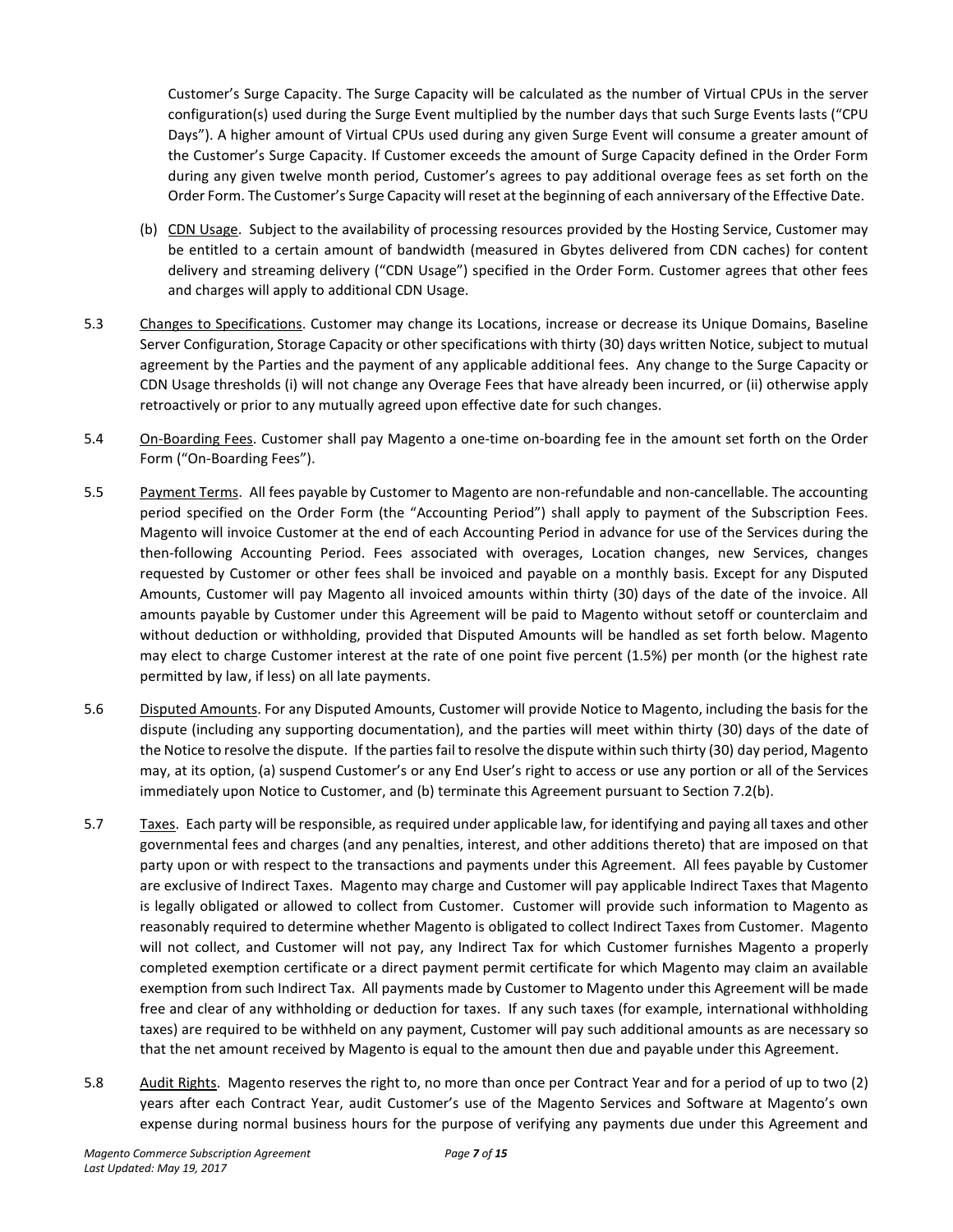assessing the Service Fees, the GMV and AOV. Such audit can be performed by Magento or through an auditor selected by Magento during normal business hours of Customer and with reasonable but not less than fifteen (15) days' written notice. In addition, Magento also reserves the right to include means within the Magento Services and Software to audit or limit Customer's use of the Magento Services Software consistent with the terms and conditions of this Agreement. All information and materials made available or otherwise obtained in connection with such audit shall be deemed Customer's confidential information. If the audit shows that payments made by Customer are deficient and/or the actual GMV is higher than the GMV Threshold and/or the actual AOV is lower than the AOV Threshold, Magento may adjust the Service Fees in accordance with Section 5.1(a).

### **6. TEMPORARY SUSPENSION.**

- 6.1 Generally. Magento may temporarily suspend Customer's or any End User's right to access or use any portion of or all of the Services immediately (i) after thirty (30) day's Notice to Customer in case of (c) below or (ii) (without Notice to Customer in case of (a) or (b) below, if Magento reasonably determines:
	- (a) Customer's or an End User's use of the Services (i) poses a risk to the Services or any third party, (ii) risks adversely impacting Magento's systems, the Services or the systems or Content of any other Magento customer, or (iii) risks subjecting Magento or its Affiliates to liability; or
	- (b) Customer or any End User is not in compliance with the Acceptable Use Policy, Terms of Service or Section 9 of this Agreement; or
	- (c) Customer has any outstanding unpaid Service Fees or Overage Fees.

Magento will use commercially reasonable efforts to restore Customer's rights to use and access those portions of the Services or accounts that gave rise to the suspension promptly after Customer has resolved the problem giving rise to the suspension.

- 6.2 Effect of Suspension. If Magento suspends Customer's right to access or use any portion of the Services:
	- (a) Customer remains responsible for all fees and charges Customer incurs during the period of suspension; and
	- (b) Customer will not be entitled to any service credits under the Service Level Agreements for any period of suspension.

#### **7. TERM; TERMINATION.**

- 7.1 Term. The term of the Agreement shall commence on the Effective Date and expire after the term set forth in the Item Description on the first page of this Order Form (the "Initial Term"). On expiration of each Term, this Agreement shall automatically renew for additional period(s) for the same duration as the Initial Term (each a "Renewal Term"), unless either Customer or Magento provides the other Party with Notice of non-renewal at least thirty (30) days prior to the expiration of the Initial Term or the Renewal Term, as applicable. Any Notice of termination of this Agreement by either party to the other must set forth a Termination Date. The Service Fees for each individual Renewal Term will be the fees set forth on the Magento fee schedule for the Services in effect as of the first day of respective Renewal Term.
- 7.2 Termination for Cause.
	- (i) By Either Party. Either party may terminate this Agreement for cause if the other party is in material breach of this Agreement and the material breach remains uncured by the breaching Party after a period of thirty (30) days from receipt of Notice by the other Party.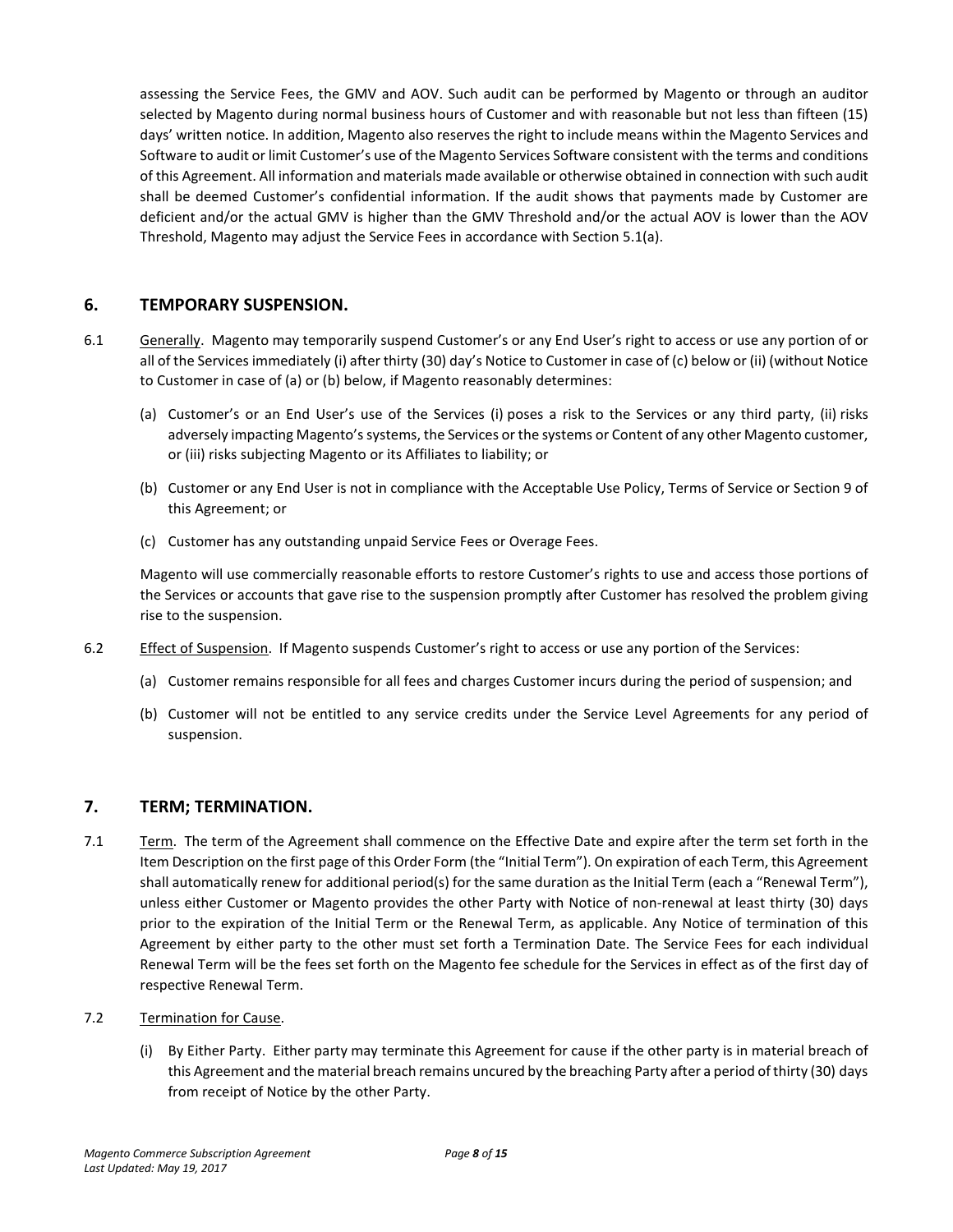(ii) By Magento. Magento may also terminate this Agreement effective immediately if (a) there is an act or omission by Customer or any End User that gives Magento the right to suspend under Section 6 and that remains uncured thirty (30) days after Magento has provided Notice to Customer of such act or omission; or (b) if necessary to comply with applicable laws and regulations, court orders, or requests of governmental entities.

### 7.3 Effect of Termination.

- (a) Generally. Upon the Termination Date:
	- (i) except as provided in Section 7.3(b), all of Customer's rights under this Agreement immediately terminate;
	- (ii) Customer remains responsible for all fees and charges Customer has incurred through the date of termination; and
	- (iii) Customer will immediately return or, if instructed by Magento, destroy all Magento Content in Customer's possession; and
	- (iv) Sections 4, 5, 8, 7.3, 9.4(a), 9.4(b), 9.6, 9.7, 10, 11, 12 and 13 will continue to apply in accordance with their terms and survive termination of this Agreement.
- (b) Post-Termination. During the thirty (30) days following the Termination Date, Magento will (a) not take action to remove any Customer Content as a result of the termination and (b) will allow Customer to retrieve any remaining Customer Content from the Services, unless (i) prohibited by law or the order of a governmental or regulatory body or it could subject Magento or its Affiliates to liability, or (ii) Customer has not paid all amounts due under this Agreement, other than Disputed Amounts. For any use of the Services after the Termination Date, the terms of this Agreement will apply and Customer will pay the applicable fees at the rates under Section 5. *For the avoidance of doubt*, the Parties agree that access to the Production Instance in the Customer's Account will terminate on the Termination Date, but the Customer Content may be available for up to thirty (30) days after the Termination Date.

# **8. CONFIDENTIALITY**

- 8.1 Confidential Information. Each Party acknowledges that, as a result of this Agreement, it may gain access to certain Confidential Information of the other Party. "Confidential Information" means the terms of this Agreement, the Order Form, and all documentation and information, including, but not limited to, techniques, algorithms and processes and technical, business and marketing information, designated or marked by the party disclosing such documentation and information orally, visually or in writing (the "Disclosing Party") as "proprietary" or "confidential" or the like, or that the other party (the "Receiving Party") knows to be confidential, or should reasonably consider to be confidential under the circumstances of its disclosure, supplied by the Disclosing Party to the Receiving Party in connection with this Agreement (other than documentation and information intended for distribution to third parties).
- 8.2 Protection of Confidential Information. During the Term and for a period of five (5) years thereafter, each Receiving Party agrees (a) to hold the Disclosing Party's Confidential Information in strict confidence, using the same degree of (but no less than reasonable) care and protection that it exercises with its own Confidential Information of a similar nature; (b) not to directly or indirectly disclose or otherwise make available any Confidential Information of the Disclosing Party to a third party; and (c) not to copy or use Disclosing Party's Confidential Information for any purpose other than as necessary to fulfill Receiving Party's obligations or exercise its rights under this Agreement. Each Party will disclose the other Party's Confidential Information only to its employees with a need to know in order to fulfill such Party's obligations hereunder and who have been informed of and have agreed to abide by the provisions of this Section 8. In addition, the Receiving Party will be allowed to disclose Confidential Information of the Disclosing Party to the extent that such disclosure is approved in writing by the Disclosing Party or is required by law or by the order of a court or similar judicial or administrative body, provided that the Receiving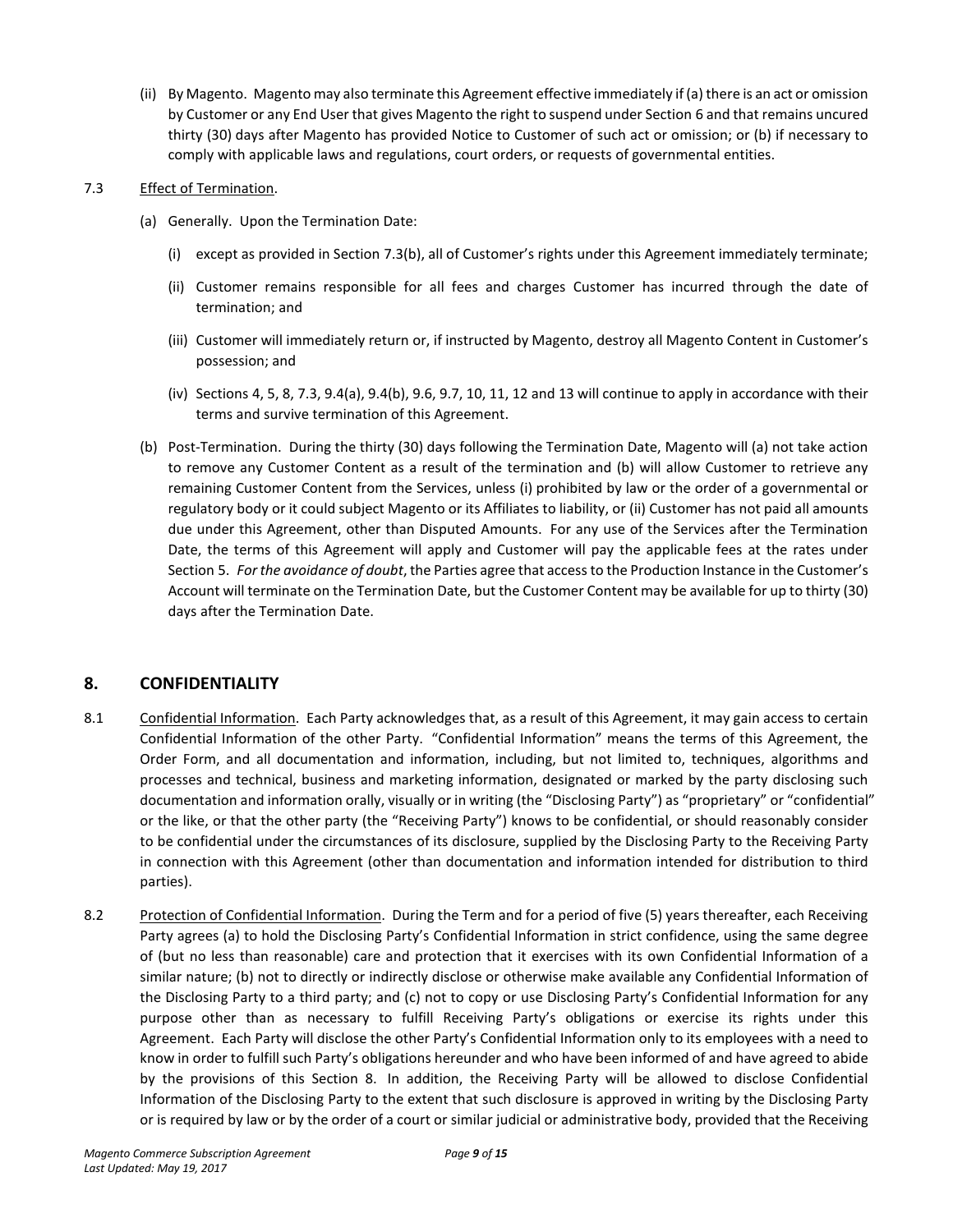Party notifies the Disclosing Party of such required disclosure promptly and in writing and cooperates with the Disclosing Party, at the Disclosing Party's reasonable request and expense, in any lawful action to contest or limit the scope of such required disclosure.

8.3 Exclusions. The obligations of this Section 8 will not apply to Confidential Information if such information: (a) is publicly available prior to or at the time of disclosure, or later becomes publicly available through no act of the Receiving Party; or (b) was, prior to disclosure hereunder, rightfully known to the Receiving Party (other than in connection with this Agreement) without confidentiality restriction.

### **9. PROPRIETARY RIGHTS.**

- 9.1 Customer Content. As between Customer and Magento, Customer (or Customer's licensors) own all right, title, and interest in and to Customer Content. Except as provided in this Agreement, Magento obtains no rights under this Agreement from Customer (or Customer's licensors) to Customer Content.
- 9.2 Customer Contributions. Customer Contributions will be governed by the terms of the Magento Contributor Agreement.
- 9.3 References to Customer. Unless Customer requests otherwise by providing Notice to Magento, Magento may use Customer's trade names, trademarks, service marks, logos, domain names and other distinctive brand features in presentations, marketing materials, customer lists, financial reports, and website listings (including links to Customer's website) for the purpose of advertising or publicizing Customer's use of the Service and Customer Contributions.
- 9.4 Software and Services. Subject to the terms and conditions of this Agreement, Magento grants to Customer a limited, personal, revocable, non-exclusive, non-sublicensable, non-transferrable license to: (a) access and use the Services; (b) use internally and reproduce the Software for creating Sites on the Services; (c) create Modifications to the Software (strictly in accordance with Section 9.4(b)); and (d) use the Magento Marks strictly in accordance with the Trademark Policy, and solely has approved by Magento from time to time (the "License"). Some Magento Content may be provided to Customer under a separate license, which will be identified to Customer in the notice file or on the download page, in which case that license will govern Customer's use of that Magento Content.
	- (a) Restrictions. Customer shall not (and shall ensure that its employees, contractors and other third parties do not): (a) exploit the License for any purpose other than creating and maintaining the Sites used for promoting, selling or providing the Customer's products and services to End Users; (b) provide, use, or allow others to use, the Services or Software for the benefit of third parties; (c) modify, alter, tamper with, repair, or otherwise create derivative works of any Content included in the Services (except as required in exercising the license granted in Section 9.4); (d) reverse engineer, disassemble, or decompile the Services or apply any other process or procedure to derive the source code of any software included in the Services that is not the Software; (e) access, use or develop the Services or Software in a way intended to avoid incurring fees or exceeding usage limits or quotas; (f) sell, offer to sell, distribute, disclose, sublicense or otherwise make available the Software and Services in a manner that is not authorized under this Agreement; (g) assert or authorize, assist, or encourage any third party to assert, any claim of infringement of Intellectual Property Rights regarding the Software or Services; (h) fail to adhere to the Trademark Policy or Magento's instructions in the use of the Magento Marks; (i) misrepresent or embellish the relationship between Magento and Customer (including by expressing or implying that Magento supports, sponsors, endorses, or contributes to Customer or Customer's business endeavors); (j) imply any relationship or affiliation between Magento and Customer except as expressly permitted by this Agreement; (k) use any software, program, script or other technology in conjunction with the Software or Services that could grant, impose or purport to impose a requirement or condition on the use of the Software or Services or part thereof that: (i) requires the disclosure or distribution of the Software or Services in source code form; (ii) requires Software or Services to be licensed for the purpose of making modifications or derivative works; (iii) requires the Software, Services or any derivatives to be redistributable at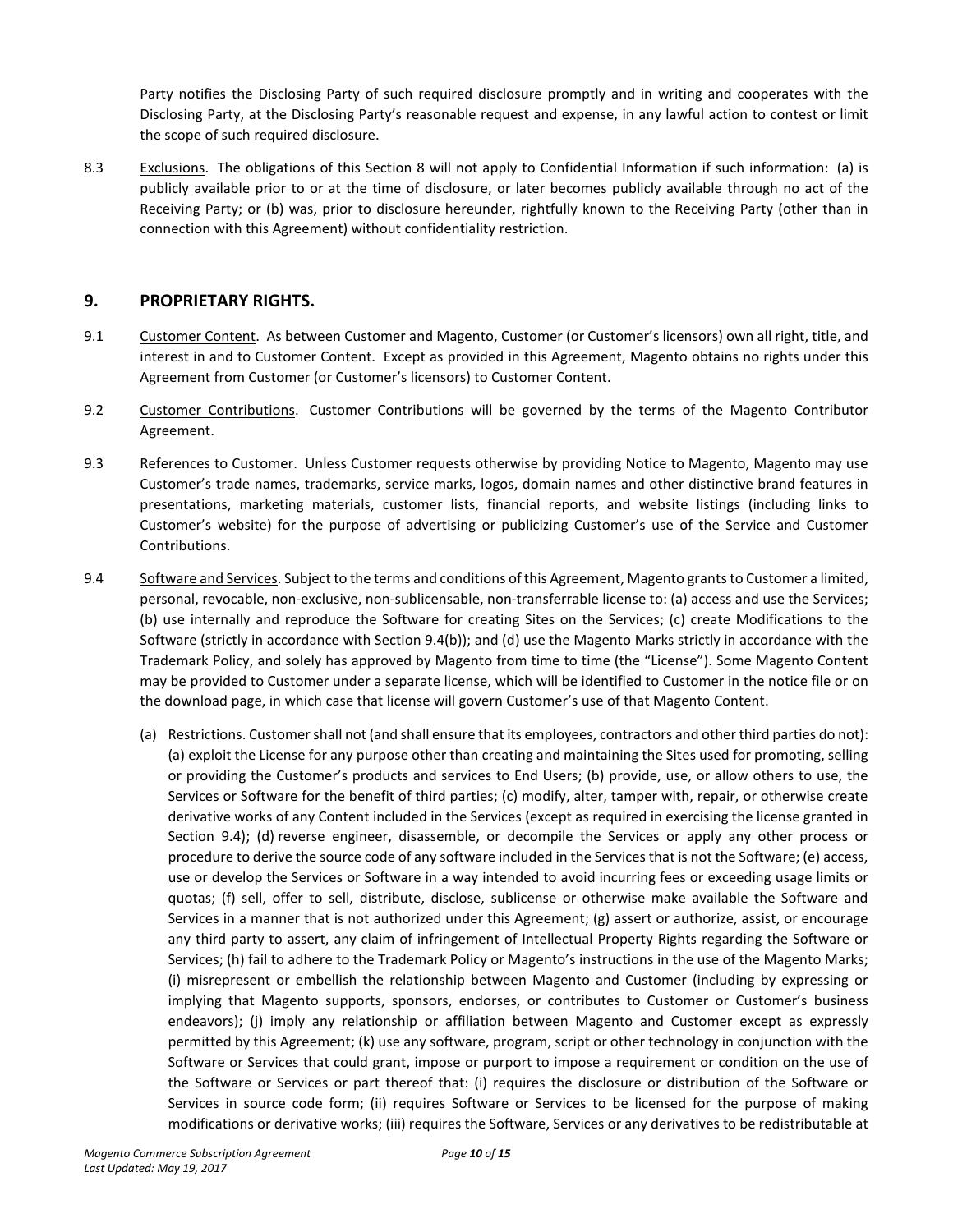no charge; and (iv) grants to third parties any rights or immunities under Magento's proprietary and other rights in the Software or any portion thereof.

- (b) Modifications. As an express condition of this Agreement and the licenses granted by Magento hereunder: (i) in the course of creating Modifications or using the Services, Software, any Magento Content, or any other Content used with the Services or Software, Customer shall not use, host, support or assist in the use of the Community Edition; (ii) in the course of creating Modifications, Customer shall not use any Copyleft Software. Customer on behalf of itself and its Affiliates hereby grants to Magento, a non-exclusive, royalty-free, transferable, perpetual, irrevocable, (irrespective of the expiration or termination of this Agreement) worldwide, fully paid-up license (with rights to sublicense through multiple tiers of sublicensees) to reproduce, create derivative works of, modify, use, distribute, perform, display, make, have made, sell, offer to sell, import and otherwise exploit any Modifications. To the extent that the foregoing license is not enforceable, Customer hereby irrevocably waives and agrees to never assert any right in such Modifications, against Magento or its direct or indirect sublicensees. All Modifications created by Customer form a part of the Software licensed by Magento to Customer under Section 9.4.
- (c) Contractors. Subject to the terms and conditions of this Agreement, Customer may permit third party contractors to access the Software and Services solely in connection with the development or operation of the Customer's Sites; provided, that (i) the third party is bound by a valid and enforceable written agreement with Customer, at least as protective of Magento as this Agreement, to access and use the Software and Services solely as needed to provide the contracted services to Customer in connection with the applicable Sites; (ii) such third party has agreed to the terms of Section 9.4(b) or substantially similar language granting Customer or Magento the same rights to any Modifications made by such third party; and (iii) Customer shall be responsible for all acts and omissions by such third party as if they were Customer's acts and omissions
- 9.5 Suggestions and usage of data. If Customer elects to provide any Suggestions to Magento or its Affiliates, Magento and its Affiliates will be entitled to use the Suggestions without restriction. Customer hereby irrevocably assigns to Magento all right, title, and interest in and to the Suggestions. Customer hereby grants Magento a non-exclusive, worldwide, irrevocable, perpetual, royalty-free right and license to use all data (including, but not limited to Customer Content and Customer Contributions) provided to Magento by Customer or End Users for the purposes of (i) providing Support Services and other services to Customer; and (ii) improving the Services and Software. The foregoing license includes the right for Magento to develop and publish or otherwise make available applicable insights regarding anonymized and aggregated data from multiple Magento Service and Software licensees, but only to the extent such data has been aggregated and/or anonymized so that such insights cannot reasonably be used to identify Customer and Customer's End Users.
- 9.6 Reservation of Rights. Magento reserves all rights not expressly granted to Customer under this Section 9. Customer shall have no right to the Software, Service or any Intellectual Property Rights or technology of Magento or any third party, whether by implication, estoppel, or otherwise. Magento owns, and will own, all right, title and interest in and to the Software and Services (including Modifications thereto, whoever made by). Customer hereby agrees to take all reasonable actions to allow and assist Magento to perfect its ownership rights therein. To the extent Customer or any of its Affiliates receive any right, title or interest in or to any Software, Services, or any Intellectual Property Rights in any of the foregoing, Customer hereby assigns, and Customer shall cause its Affiliates to assign, to Customer all such right, title and interest.
- 9.7 Third Party Content. Customer acknowledges that the Services and Software may use or be compatible with various Third Party Content, which is governed by the applicable license terms thereof. The Third-Party Content provided under such license agreements is subject to the provisions of such license agreements and not this Agreement, except as expressly provided herein, and Customer shall comply with all of the additional terms and conditions. Notwithstanding anything else in this Agreement, Magento makes no representation, warranty or covenant with respect to, and provides no indemnity for, any Third Party Content.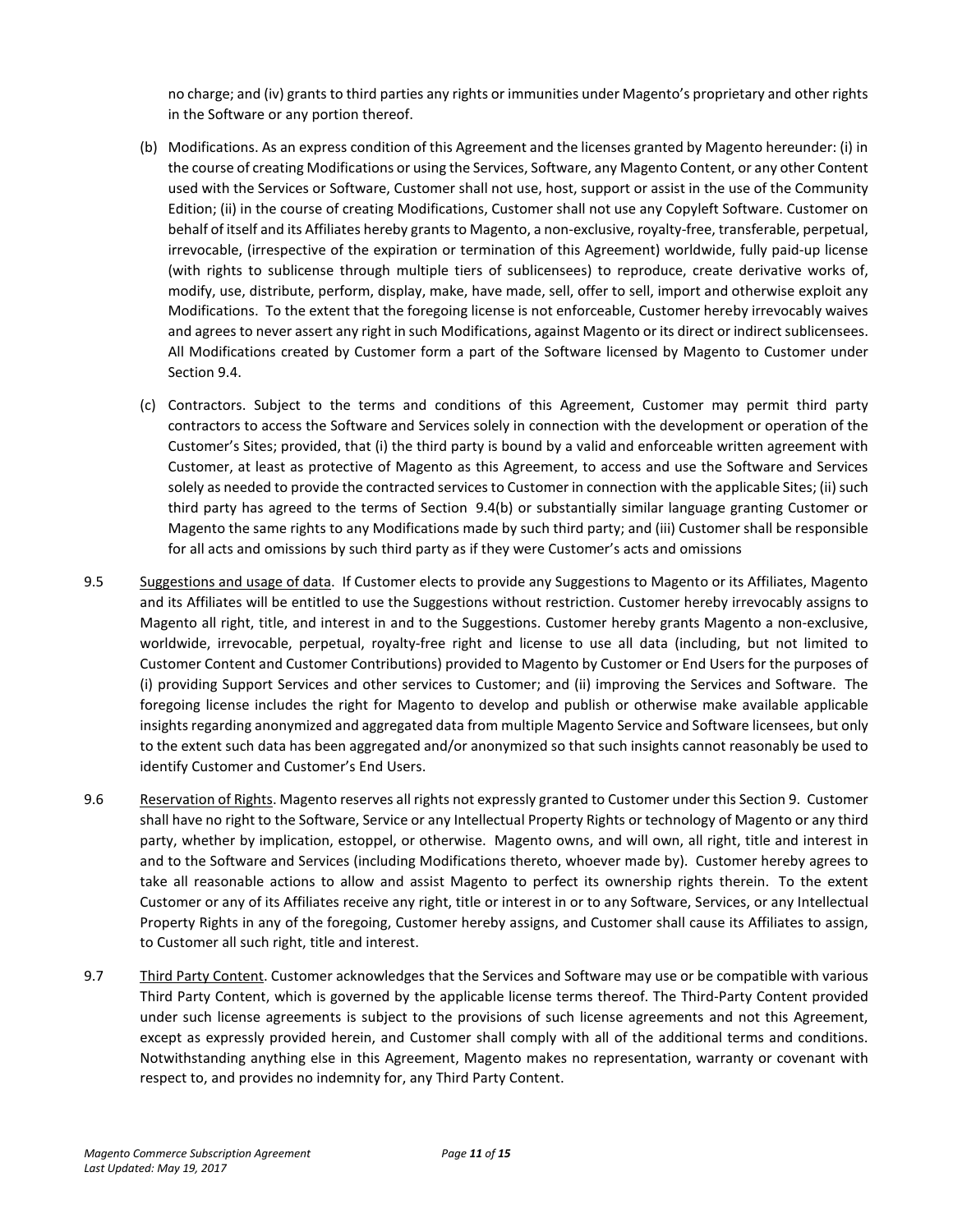## **10. INDEMNIFICATION.**

- 10.1 By Customer. Customer will defend, indemnify, and hold harmless Magento, its Affiliates and licensors, and each of their respective employees, officers, directors, and representatives from and against any Losses arising out of or relating to any third-party claim concerning: (a) Customer's or any End User's use of the Services in a manner not authorized by this Agreement; (b) alleged infringement or misappropriation of any third party's patent, copyright, or trade secret by Customer Content or Customer Contributions, or by the use, development, design, production, advertising or marketing of Customer Content or Customer Contributions; or (c) a dispute between Customer and any End User, or any third party.
- 10.2 By Magento. Magento will defend, indemnify, and hold harmless Customer and its Affiliates against claims brought against Customer by any third party alleging that Customer's use of the Magento Content, in accordance with the terms and conditions of the Agreement, constitutes a direct infringement or misappropriation of a third party's patent, copyright, or trade secret. Magento will pay damages finally awarded against Customer (or the amount of any settlement Magento enters into) with respect to such claims. Magento's indemnity obligation in this Section shall not extend to any claims arising out of or related to (i) a modification of the Magento Content by any party other than Magento without Magento's prior written consent; (ii) a combination of the Magento Content, or any part thereof, with hardware or software (including any Third-Party Content or open source software) where the combination is the basis of the claim and could not have been asserted but for such combination; (iii) use of other than the most current version of the Magento Content that has been provided to Customer, if infringement could have been avoided by use of such current version; (iv) Third-Party Content or any other open source software; (v) indirect infringement or any enhanced damages caused by willful infringement; (vi) Customer's violation of any applicable law or third party rights; or (v) any actions or losses for which Customer is obligated to indemnify Magento pursuant to Section 9.1. In the event that a court holds that the Magento Content, or if Magento believes a court may hold that the Magento Content infringes any third party Intellectual Property Right, Magento shall in its sole discretion, do one of the following: (a) obtain for Customer the right to continue using the Magento Content; (b) replace or modify the Magento Content so that it becomes non-infringing while providing substantially equivalent performance; or (c) terminate this Agreement, and refund Customer a pro rata amount of the prepaid but unused Subscription Fees paid to Magento based on the percentage of the remaining Term.
- 10.3 Process. Each party's obligations under this Section 10 are subject to the party entitled to indemnification protection: (i) giving such party prompt written notice of any such claim in such detail as the other party may reasonably request; (ii) providing the other party with reasonable assistance in defending such claims, at the other party's expense; (iii) allowing the other party to have sole control of the defense or settlement of any claim under this Section 9; and (iv) not entering into any settlement or compromise of a claim without the indemnifying party's prior written consent.
- 10.4 Entire Liability. THIS SECTION 10 STATES MAGENTO'S ENTIRE LIABILITY AND CUSTOMER'S EXCLUSIVE REMEDY FOR ANY ACTUAL OR ALLEGED INFRINGEMENT CLAIMS RELATED TO THE SOFTWARE OR SERVICES. CUSTOMER HEREBY EXPRESSLY WAIVES ANY OTHER LIABILITIES OR OBLIGATIONS OF MAGENTO WITH RESPECT THERETO.

# **11. WARRANTY DISCLAIMERS.**

THE SERVICES AND SOFTWARE ARE PROVIDED "AS IS." EXCEPT TO THE EXTENT PROHIBITED BY LAW, MAGENTO, ITS AFFILIATES AND ITS LICENSORS MAKE NO OTHER REPRESENTATIONS OR WARRANTIES OF ANY KIND, WHETHER EXPRESS, IMPLIED, STATUTORY OR OTHERWISE, REGARDING THE SERVICES, AND DISCLAIM ALL OTHER WARRANTIES, INCLUDING ANY IMPLIED OR EXPRESS WARRANTIES (A) OF MERCHANTABILITY, SATISFACTORY QUALITY, FITNESS FOR A PARTICULAR PURPOSE, NON-INFRINGEMENT, OR QUIET ENJOYMENT, (B) ARISING OUT OF ANY COURSE OF DEALING OR USAGE OF TRADE, (C) THAT THE SERVICES WILL BE UNINTERRUPTED, ERROR FREE, OR FREE OF HARMFUL COMPONENTS, AND (D) THAT ANY CONTENT, INCLUDING CUSTOMER CONTENT OR THIRD-PARTY CONTENT, WILL BE SECURE OR NOT OTHERWISE LOST OR DAMAGED.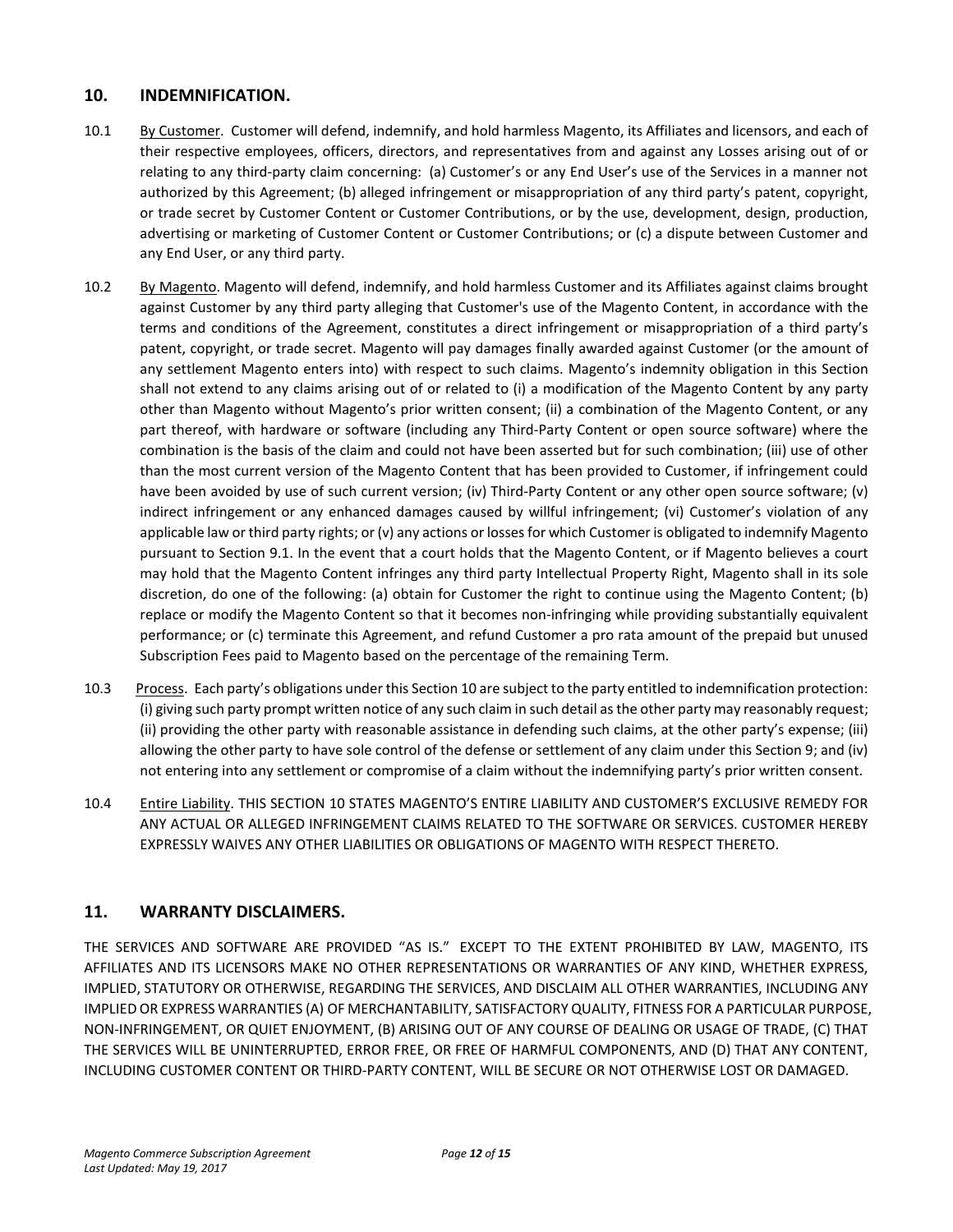# **12. LIMITATIONS OF LIABILITY.**

### 12.1 Disclaimers.

- (a) NEITHER PARTY NOR ANY OF THEIR AFFILIATES OR LICENSORS WILL BE LIABLE TO THE OTHER PARTY UNDER ANY CAUSE OF ACTION OR THEORY OF LIABILITY, EVEN IF A PARTY HAS BEEN ADVISED OF THE POSSIBILITY OF SUCH DAMAGES, FOR ANY (A) INDIRECT, INCIDENTAL, SPECIAL, CONSEQUENTIAL OR EXEMPLARY DAMAGES, (B) LOSS OF PROFITS, REVENUES, CUSTOMERS, OPPORTUNITIES, OR GOODWILL, (C) UNAVAILABILITY OF ANY OR ALL OF THE SERVICES, (D) INVESTMENTS, EXPENDITURES OR COMMITMENTS BY CUSTOMER RELATED TO USE OF OR ACCESS TO THE SERVICES, (E) COST OF PROCUREMENT OF SUBSTITUTE GOODS OR SUBSTITUTE SERVICES, (F) UNAUTHORIZED ACCESS TO CUSTOMER CONTENT, OR ANY COMPROMISE, ALTERATION OR LOSS OF CUSTOMER CONTENT, (G) COST OF REPLACEMENT OR RESTORATION OF ANY LOST OR ALTERED CUSTOMER CONTENT, OR (H) ACTS OR OMISSIONS ATTRIBUTABLE TO HOSTING SERVICES OR THE PROVISION OF ANY THIRD-PARTY CONTENT.
- (b) CUSTOMER ACKNOWLEDGES THAT MAGENTO DOES NOT AND CANNOT CONTROL THE FLOW OF DATA TO OR FROM PORTIONS OF THE INTERNET OR THROUGH EQUIPMENT CONTROLLED BY THIRD PARTIES (SUCH AS THE HOSTING SERVICE), AND THAT, AT TIMES, SUCH DATA FLOW DEPENDS IN LARGE PART ON THE PERFORMANCE OF OBLIGATIONS, EQUIPMENT OR DATA PROVIDED OR CONTROLLED BY THIRD PARTIES (SUCH AS ANY PROVIDERS OF THIRD-PARTY CONTENT), THE ACTIONS OR INACTIONS OF WHICH CAN IMPAIR OR DISRUPT CONNECTIONS TO THE INTERNET OR THE SERVICES (OR PORTIONS THEREOF) AND THE INTENDED FLOW OF DATA. AT TIMES, ACTIONS OR INACTIONS OF SUCH THIRD PARTIES CAN IMPAIR OR DISRUPT CUSTOMER'S CONNECTIONS TO THE INTERNET OR THE SERVICES (OR PORTIONS THEREOF). ALTHOUGH, MAGENTO AGREES TO USE COMMERCIALLY REASONABLE EFFORTS TO, AMONG OTHER THINGS, COMPLY WITH ALL APPLICABLE LAWS AND REGULATIONS AND USE COMMERCIALLY REASONABLE EFFORTS TO TAKE ALL ACTIONS IT DEEMS NECESSARY AND APPROPRIATE TO MINIMIZE, REMEDY AND AVOID SUCH EVENTS, MAGENTO CANNOT GUARANTEE THAT SUCH EVENTS WILL NOT OCCUR. IT IS CUSTOMER'S RESPONSIBILITY TO ENSURE THAT THE INFORMATION TRANSMITTED AND RECEIVED BY CUSTOMER, ITS REPRESENTATIVES, AND ITS CUSTOMERS COMPLY WITH ALL APPLICABLE LAWS AND REGULATIONS. ACCORDINGLY, MAGENTO DISCLAIMS ANY AND ALL LIABILITY RESULTING FROM OR RELATED TO SUCH EVENTS AND SHALL NOT BE LIABLE FOR THE INADVERTENT DISCLOSURE, TRANSMISSION, FLOW, CORRUPTION OR ERASURE OF DATA AND CONTENT USED, ACCESSED, UPLOADED, INTERFACED WITH, TRANSMITTED, RECEIVED OR STORED ON THE MAGENTO NETWORKS OR THROUGH THE SERVICES, AND CUSTOMER ACCEPTS SUCH DISCLAIMER WITHOUT LIABILITY TO MAGENTO. CUSTOMER FURTHER ACKNOWLEDGES THAT FROM TIME TO TIME, THE SERVICES MAY BE INACCESSIBLE OR INOPERABLE FOR CAUSES BEYOND MAGENTO'S REASONABLE CONTROL, INCLUDING, WITHOUT LIMITATION FORCE MAJEURE EVENTS, SCHEDULED MAINTENANCE AND/OR EMERGENCY MAINTENANCE.
- (c) WITHOUT LIMITING THE FOREGOING, CUSTOMER IS SOLELY RESPONSIBLE FOR ANY NEGATIVE AFFECT ON THE CLOUD SERVICE ARISING FROM THE USE OR INABILITY TO USE ANY MODIFICATIONS. CUSTOMER ACKNOWLEDGES THAT MODIFICATIONS MAY AFFECT THE PERFORMANCE OR THE AVAILABILITY OF THE SITE(S). IT IS THE RESPONSIBILITY OF THE CUSTOMER AND THE CUSTOMER'S SYSTEM INTEGRATOR TO ADDRESS ANY PERFORMANCE, AVAILABILITY, OR FUNCTIONAL ISSUES CAUSED BY THIRD PARTY WEB SERVICES
- 12.2 Damages Cap. THE AGGREGATE LIABILITY UNDER THIS AGREEMENT OF EITHER PARTY AND ANY OF THEIR RESPECTIVE AFFILIATES OR LICENSORS WILL NOT EXCEED THE AMOUNTS PAID BY CUSTOMER TO MAGENTO UNDER THIS AGREEMENT FOR THE SERVICE THAT GAVE RISE TO THE LIABILITY DURING THE 12 MONTHS BEFORE THE LIABILITY AROSE; PROVIDED, HOWEVER THAT NOTHING IN THIS SECTION 12 WILL LIMIT CUSTOMER'S OBLIGATION TO PAY MAGENTO FOR CUSTOMER'S USE OF THE SERVICES PURSUANT TO SECTION 4, OR ANY OTHER PAYMENT OBLIGATIONS UNDER THIS AGREEMENT.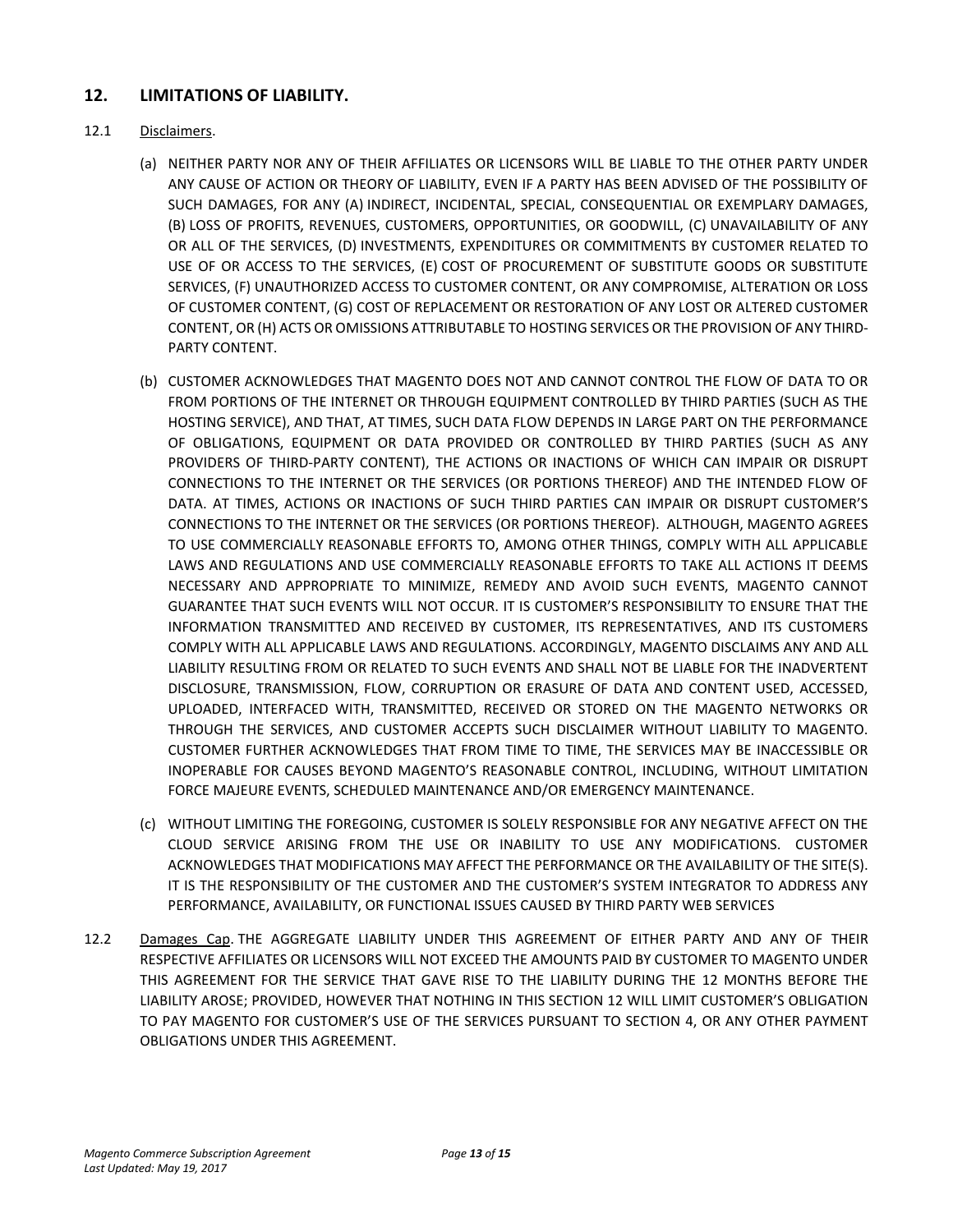### **13. MISCELLANEOUS.**

- 13.1 Assignment. Magento may assign this Agreement, or transfer any right or delegate any duty hereunder, without the consent of Customer. Customer shall not assign or otherwise transfer any of its rights, or delegate or otherwise transfer any of its obligations or performance, under this Agreement, by operation of law or otherwise, without Magento's prior written consent, not to be unreasonably withheld. Any purported assignment, delegation or transfer in violation of this Section 12.1 shall be null and void. This Agreement is binding on and inures to the benefit of the parties hereto and their respective permitted successors and assigns
- 13.2 Counterparts; Facsimile. This Agreement may be executed by facsimile or by electronic signature in a format approved by Magento, and in counterparts, each of which (including signature pages) will be deemed an original, but all of which together will constitute one and the same instrument.
- 13.3 Entire Agreement. This Agreement includes the Order Form, the Policies and is the entire agreement between Customer and Magento regarding the subject matter of this Agreement. This Agreement supersedes all prior or contemporaneous representations, understandings, agreements, or communications between Customer and Magento, whether written or verbal, regarding the subject matter of this Agreement, any acceptance of any other agreement Customer or any of its employees acting on behalf of Customer). Magento will not be bound by any term, condition or other provision which is different from or in addition to the provisions of this Agreement (whether or not it would materially alter this Agreement) including for example, any term, condition or other provision (a) submitted by Customer in any order, receipt, acceptance, confirmation, correspondence or other document, (b) related to any online registration, response to any Request for Bid, Request for Proposal, Request for Information, or other questionnaire, or (c) related to any invoicing process that Customer submits or requires Magento to complete. If the terms of this document are inconsistent with the terms contained in any Policy, the terms contained in this document will control, except that the Service Terms will control over this document. No modification or amendment of any portion of this Agreement will be effective unless in writing and signed by the parties to this Agreement. If there is a conflict between the Agreement and the terms and conditions of this Order Form or any Exhibit, the terms and conditions of the Agreement should control to the extent of the conflict, unless the Parties agree to expressly override this Agreement by referencing this Section 13.3.
- 13.4 Force Majeure. Except for payment obligations, neither party will be liable for any delay or failure to perform any obligation under this Agreement where the delay or failure results from any cause beyond its reasonable control, including acts of God, labor disputes or other industrial disturbances, electrical or power outage, utilities or telecommunications failures, earthquake, storms or other elements of nature, blockages, embargoes, riots, acts or orders of government, acts of terrorism, or war.
- 13.5 Governing Law; Venue. The laws of the State of California, without reference to conflict of law rules, govern this Agreement and any dispute of any sort that might arise between the parties. Any dispute relating in any way to the Services or this Agreement will only be adjudicated in a state or federal court located in Los Angeles County, California. Each party consents to exclusive jurisdiction and venue in these courts. Notwithstanding the foregoing, either party may seek injunctive relief in any state, federal, or national court of competent jurisdiction for any actual or alleged infringement of such party's, its Affiliates' or any third party's Intellectual Property Rights or other proprietary rights. The United Nations Convention for the International Sale of Goods does not apply to this Agreement.
- 13.6 Import and Export Compliance. In connection with this Agreement, each party will comply with all applicable import, re-import, export, and re-export control laws and regulations, including the Export Administration Regulations, the International Traffic in Arms Regulations, and country-specific economic sanctions programs implemented by the Office of Foreign Assets Control. Customer is solely responsible for compliance with applicable laws related to the manner in which Customer chooses to use the Services, including (i) Customer's transfer and processing of Customer Content, (ii) the provision of Customer Content to End Users, and (iii) specifying the Location in which any of the foregoing occur.